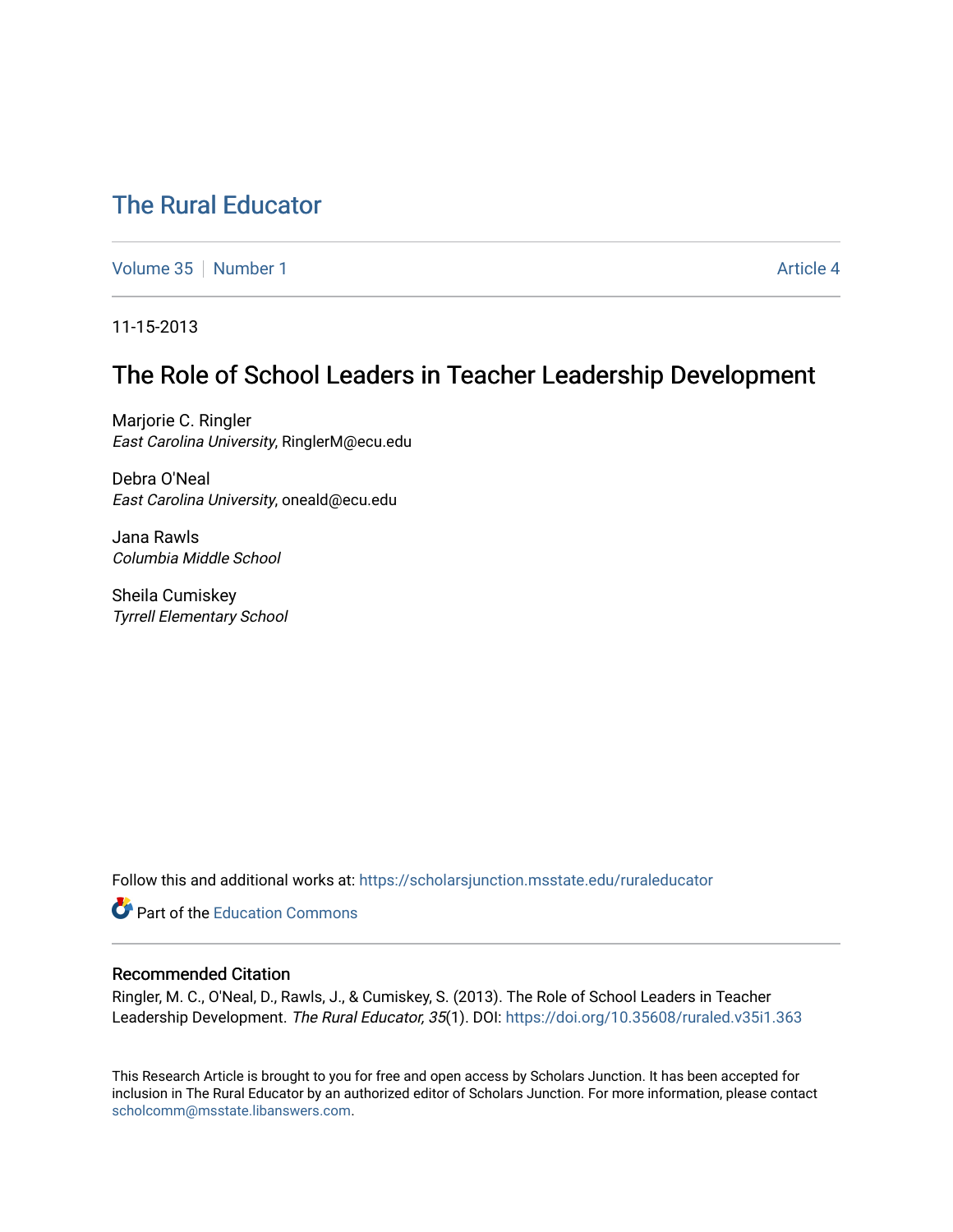## **The Role of School Leaders in Teacher Leadership Development**

Marjorie C. Ringler *East Carolina University*

Debra O'Neal *East Carolina University*

Jana Rawls *Columbia Middle School*

## Shelia Cumiskey, *Tyrrell Elementary School*

*In rural eastern North Carolina, the rapid growth of English Learners (ELs) unintentionally makes mainstream classrooms sheltered instruction classrooms. Sheltered instruction is content-based instruction (CBI) where ELs acquire language while learning content. In addition to ELs, this region has a high number of Standard English Learners (SELs). SELs are native English speakers whose dialects are nonstandard and whose home languages differ structurally from academic English. A yearlong professional development used sheltered instruction to focus on academic language proficiency. A local university, two principals and 14 teachers partnered and participated in this weekly professional development. Data were analyzed using Guskey's (2000) framework for evaluating professional development. Findings indicated that when sheltered instruction was implemented with fidelity, teachers' perception of the principal changed from a manager to an instructional leader, content teachers became teacher leaders, instruction focused on academic language proficiency; and there was evidence of academic growth for low achieveing students.* 

**Key Words**: Principal professional development, academic language proficiency, school-university partnership, sheltered instruction, instructional leaders.

Over the past decade, the United States has seen a large increase in English Learners (ELs) entering the public school system. From the 1997-98 academic years to the 2008-09 academic years, the overall student population in the nation increased by only 7.22%; however, the population of ELs increased by 51.01% (National Clearinghouse of English Language Acquisition (NCELA, 2009). The increase of ELs in the U.S. has not been uniform across states. While some states have not experienced much growth in the EL population, in several states, such as Texas, California, and Florida, it has increased dramatically. In North Carolina this large increase has greatly impacted rural areas. From the 1994-95 academic years to the 2004-05 academic years, the overall student population in the state increased by only 1.1%; however, the population of ELs grew by 371% (NCELA, 2006). The statistics for the 2009-2010 academic year provided by the North Carolina Department of Public Instruction showed a total of 111,925 ELs. Language instruction programs vary greatly in each and every school system; nevertheless, the EL population in some rural North Carolina schools has increased to a point where some mainstream classrooms have a majority of ELs.

Therefore, mainstream teachers not only teach their curriculum, but also need to incorporate strategies for ELs to allow *access* to the curriculum due to limited language proficiency. This need to educate in a differentiated manner presents school leaders with a challenge for which principals are not typically prepared.

In addition to ELs, eastern North Carolina has a high number of Standard English Learners (SELs). SELs are native English speakers whose dialects are nonstandard and whose home languages differ structurally from standard academic English. Many SELs live in poverty and, in addition, lack appropriate background knowledge for school settings (Freeman & Freeman, 2009). The lack of background knowledge creates a deficiency of academic vocabulary, limiting full access to the curriculum (Marzano, 2004). This limitation hinders learning new content that may rely on prior knowledge and experience. Students from these rural areas, students from poverty, and students from low literacy families do not have the exposure to print rich environments, nor do their parents provide language rich environments or serve as academic language role models.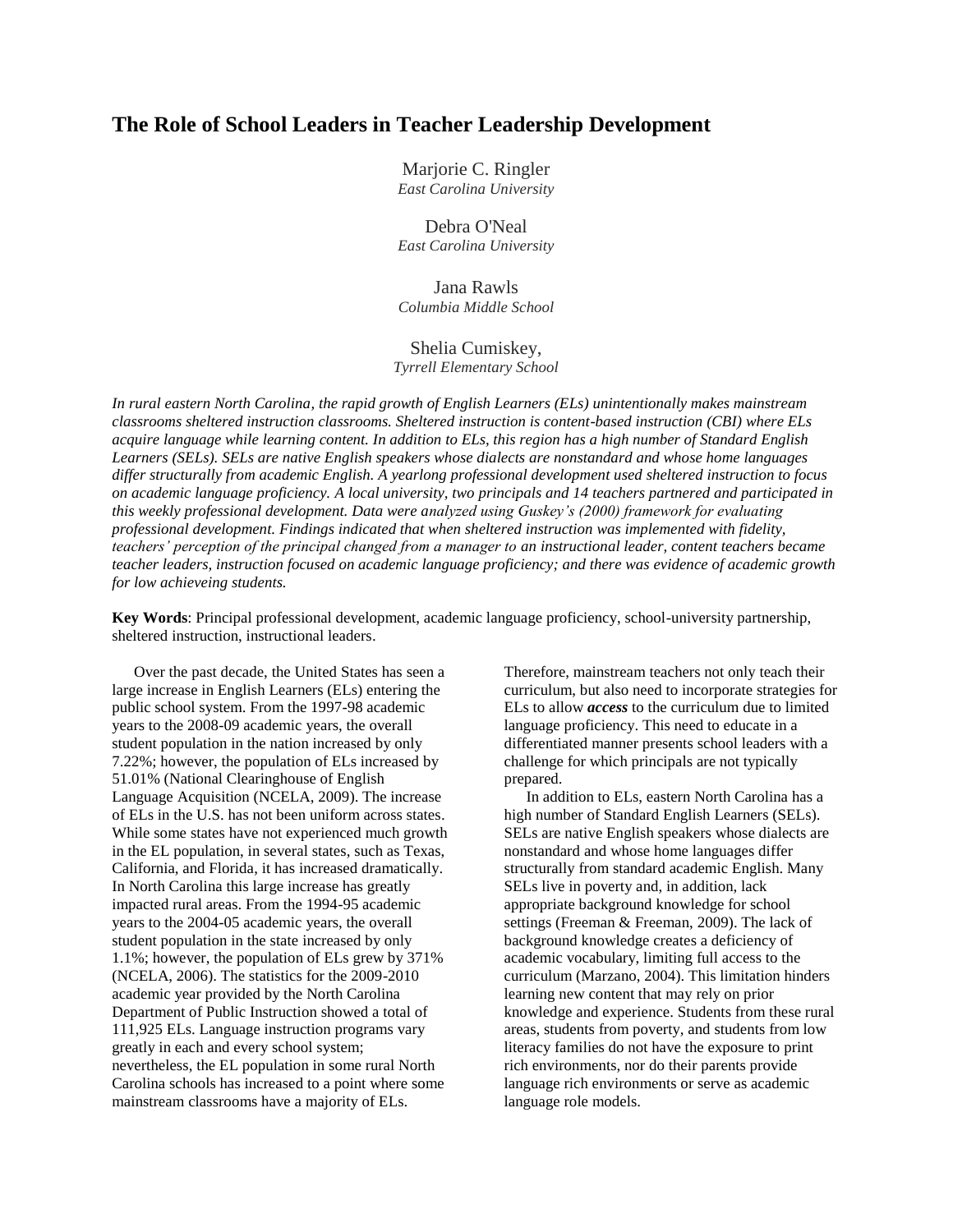This study took place at schools in In Tyrrell County, NC. The local economy attracts many immigrants to the local fishing and agricultural industries. Many of the families that move to the area lack English language proficiency. Tyrrell County is one of the most economically distressed counties in North Carolina and designated a Tier 1 county by the Department of Commerce. This level of poverty is reflected in the public schools' Title I designation; 80% of their students receive free and reduced lunch. In addition, due to the high poverty levels, the level of education in the community is extremely low. The Tyrell County school district is one of the smallest in the state with only one elementary, middle and high school. Due to its small size and its rural location, this school district receives limited per student resources.

The school system is the largest employer in the county employing the majority of college graduates for Tyrrell County. Most children come from homes with low literacy rates and enter schools with limited vocabulary and academic exposure. Approximately 14% of the student population is Hispanic and the remainder of the population is equally divided between African American and Whites. There is an increasing trend in EL growth in particular, students from Hispanic and Vietnamese backgrounds. During the year of the study, 2010-2011, pre-kindergarten EL enrollment alone grew from 30% to 50%. This diverse student population comprised of a large number of regional non-standard dialects in addition to the number of non-native speakers. As there is only one ESL teacher for three schools, all teachers in the school system were by necessity both mainstream and ESL teachers. Principals were faced with a challenge that they had not learned in their principal preparation programs, namely how to facilitate professional development for working with SELs that yields academic success.

#### **Context**

This paper describes a yearlong professional development grant, Project CEO, whose purpose was to change the perceived role of the principal from the "booking agent", the one who manages the building, the schedule and the professional development, to the "CEO-Chief Educational Officer", the instructional leader who facilitates, leads and participates in professional development for his/her school with the goal of improving student academic literacy across the content areas.

Project CEO was implemented in a partnership between the local university and two public schools in rural eastern North Carolina. The university partners were two professors, one from the

Department of Educational Leadership and the other from the department of English. Each contributed expertise in effective professional development and coaching, and academic langauge literacy, respectively. The public school partners were the principals and a selected group of teachers from the local elementary school and the local middle school.The researchers delivered professional development to principals and teacher leaders on content-based instructional strategies through implementation of the Sheltered Instruction Observation Protocol (SIOP) Model.

The SIOP model is a research-based model for sheltered instruction. Sheltered instruction is a form of content-based instruction (CBI) in which ELs acquire language while learning content (Chamot & O'Malley, 1994; Gitomer, Andal, & Davison, 2005). Teachers of sheltered instruction classrooms typically are content teachers who understand first and second language acquisition and utilize second language teaching strategies to ensure that ELs and SELs learn the English language while fully participating in the grade level curriculum. The SIOP model is a scientific, research-based model that integrates language instruction within content instruction (Echevarria, Vogt, & Short, 2008). The SIOP model facilitates the teaching of content while simultaneously focusing on academic language development.

Project CEOs professional development focused on improving academic literacy for the students via the SIOP model as well as providing principals and teacher leaders with skills for effective follow-up strategies to ensure implementation of the model. The project addressed two threads of professional development.

#### **Thread 1**

Professional development activities addressed the content of academic language literacy necessary to improve instruction and academic achievement. Research on the need to teach academic language literacy (Freeman & Freeman, 2009) indicated that many students do not have the specialized skills needed to read and decipher content from textbooks and lectures. Complicating the situation is the limited background knowledge that many students from low socio-economic environments bring to the classroom (Marzano, 2004). In the schools participating in Project CEO, most students enter with limited background experiences, as either SELs or ELs. The professional development focused on a model for content-based instruction (CBI) that has been proven to work with ELLs. The Sheltered Instruction Observation Protocol (SIOP) has been empirically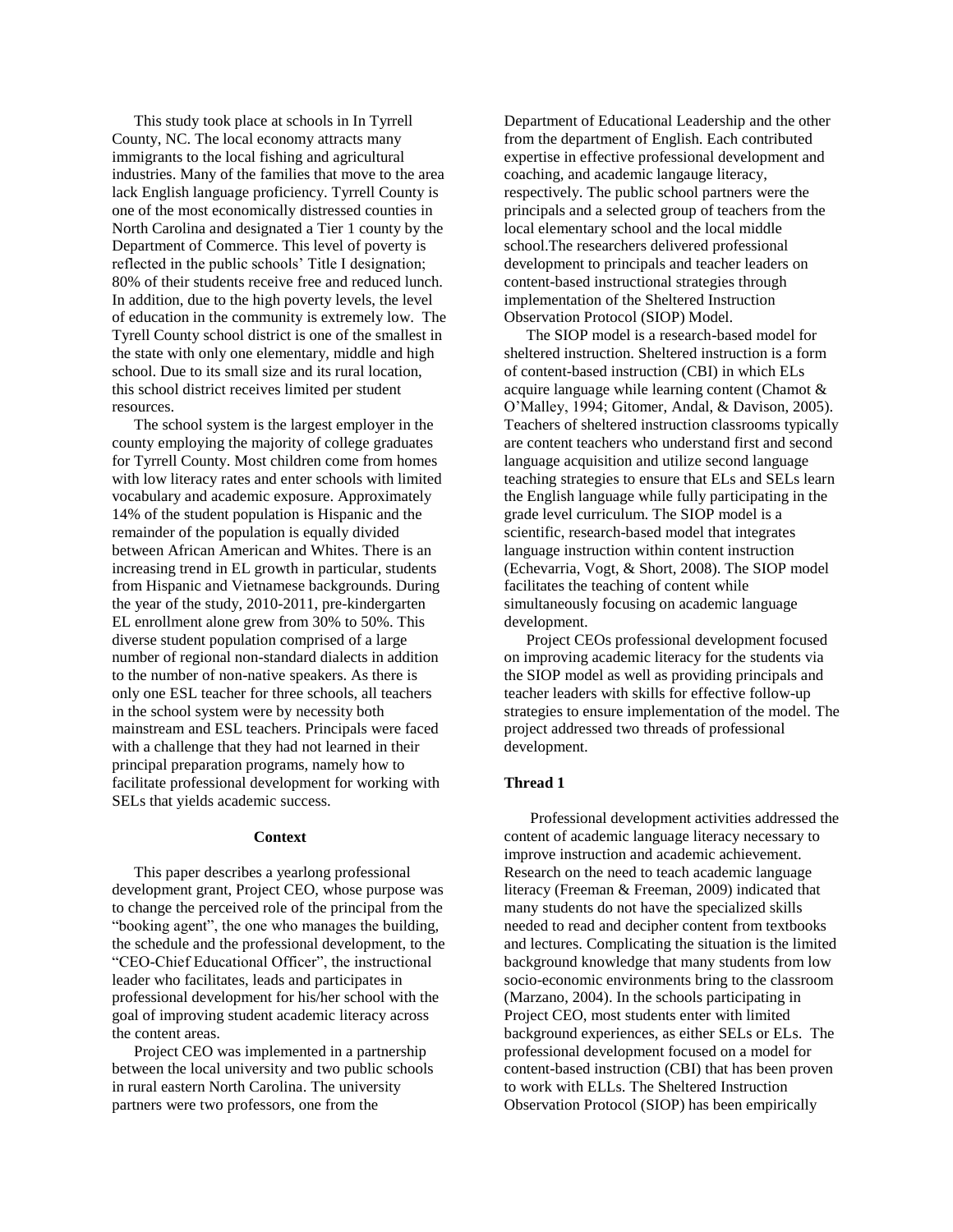tested by Echevarria et al. (2008) and is currently being implemented in districts nationally and in North Carolina in particular. The authors of Project CEO have performed research in rural eastern NC with struggling learners and ELs using the SIOP Model, which resulted in improvements in student achievement (O'Neal, Ringler, & Lys, 2009; O'Neal, Ringler & Rodriguez, 2008).

The professional development for Project CEO focused on improving teacher quality by incorporating second language teaching strategies where the second language being taught was "Academic Language". Teachers learned how to build background knowledge; how to focus on the language skills of reading, writing, speaking, and listening in the content areas; how to incorporate higher order thinking skills and learning strategies, and how to create classrooms with high student engagement. Principals learned the content as well as the coaching skills necessary to integrate the knowledge into classroom practice.

## **Thread 2**

The process for delivering the grant activities was intended to build capacity within the school and promote sustainability over time by changing the principal's role from a building manager who brings in professional development (booking agent) to one of CEO, Chief Education Officer. The principal from each of the two schools served as an instructional leader and provided organizational support and coaching. As CEO, each principal took on the role of a change agent working to create a collaborative culture where teachers encourage and support one another in their efforts to improve instruction and student achievement (Kohm & Nance, 2009). To that end, the process of implementation of the new knowledge took the form of learning communities where teachers met weekly for instructional dialogue; the time in between meetings included many activities such as peer observations, shared planning time, and creating supplementary teaching materials. This process also helped principals identify and mentor lead teachers as well as promote ongoing teacher growth and development.

### **Methodology**

A practical participatory evaluation approach (Cousins &Whitmore, 1999) was utilized in the evaluation of this professional development. In this study, the practical participatory approach engaged university professors, teachers, and principals in ongoing formative evaluation in order to enhance evaluation relevance, ownership, and thus the

implementation of the professional development. This evaluation helped to determine the effects of a yearlong professional development project on teaching behaviors of a select group (N=13 teachers and N=2 principals) at Tyrrell Elementary School and Columbia Middle.

Guskey (2000) outlined a five level framework for evaluating professional development:

- 1. participants' reactions
- 2. participants' learning
- 3. organization support and change
- 4. participants' use of new knowledge and skills
- 5. student learning outcomes.

Each successive level leads professional development planners and participants closer to the ultimate goal of impacting student learning. Each level also allows the evaluators to collect different pieces of evidence to support the value of the activity to the teacher participant, school community, and student. Utilizing Guskey's (2000) theoretical framework, the researchers employed a variety of metrics to determine results of the ongoing professional development.

Data were evaluated from five levels: the initial workshop; participant knowledge of the SIOP and coaching; organizational support for the professional development; participant implementation; and student outcomes. Quantitative (pre and post-tests) and qualitative data (surveys, interviews, and observations) were collected in each of the levels of professional development from the experimental group.

An initial daylong workshop was held in September, 2010 for project participants to understand the theory and research base of the SIOP model. This initial workshop provided teachers and principals with ample opportunities to practice and receive feedback on their understanding of the SIOP model. The project participants participated in yearlong professional development from October 2010 to June 2011. Activities of the yearlong professional development included: monthly meetings; observation by peers, principals, and researchers; instructional dialogue; ongoing feedback by researchers, principals, and peers.

## **Results: Evaluation of Professional Development**

Guskey (2000) outlined a five level framework for evaluating professional development: (1) participants' reactions; (2) participants' learning; (3) organization support and change; (4) participants' use of new knowledge and skills; (5) student learning outcomes.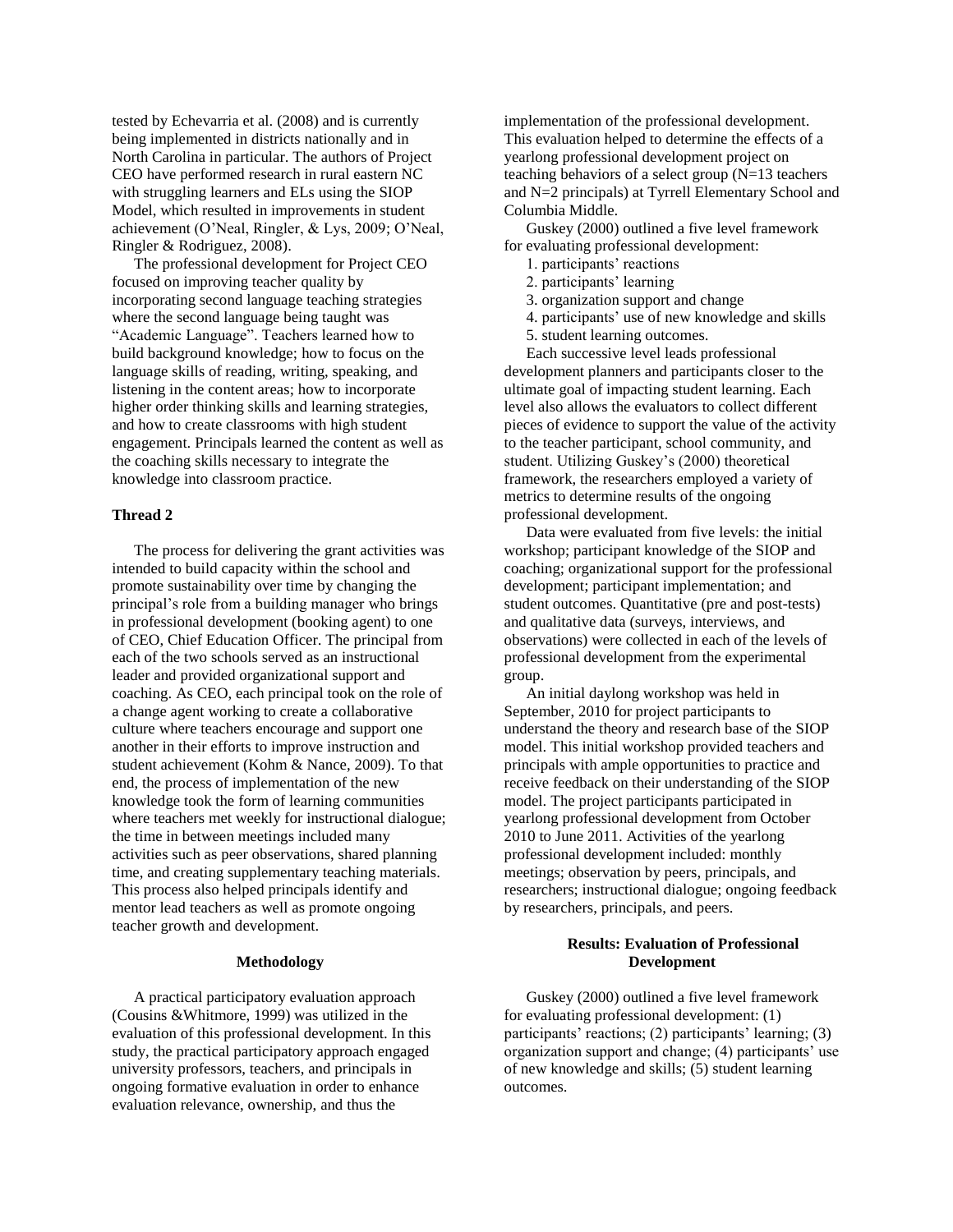## **Participants' Reactions to Initial Professional Development**

The results from this study indicated that the initial SIOP workshop presented a clear and comprehensive picture of the SIOP model of instruction. Participants completed four open-ended questions where they were posed a sentence starter that needed completion. The sentence starters were: "I came expecting…"; "I got…"; "Now I hope…"; and "Now I need to…". Table 1 summarizes the participant responses to the initial SIOP workshop. Table 1 lists the coding system used to describe patterns of responses. For each code, the researchers determined the frequency of comments. Each code description in Table1 also includes a sample response as an illustration of the coding process. According to the data in table 1, researchers concluded that the initial presentation resulted in 100% of the teachers and principals indicating their intent to implement the model at their schools and in their classrooms.

## **Participants' Level of Knowledge**

.

To determine the level of knowledge of the SIOP model all participants completed a SIOP selfassessment prior to the initial professional development and all indicated limited to no knowledge of the SIOP model. Participants completed the self-assessment again in June 2011 and most participants indicated the use of the SIOP on a daily basis. The SIOP self-assessment inventory was developed and tested by the developers of the SIOP Model (Echavarria, Vogt, & Short, 2008). The instrument addresses the eight elements of the SIOP model, asking participants to rate their implementation on a scale from never (0) to occasionally (1) to daily (2). Average scores for each Project CEO participant, pre and post project, are presented in the Table 2 below. Using the SIOP Selfassessment as an indicator of level of knowledge and implementation with fidelity, Table 2 illustrates the pretest and posttest averages indicated that 11 of 13 participants (84%) reported an increase in their SIOP implementation. This increase correlates to an improvement in SIOP implementation from occasional to daily usage.

## **Participant's Level of Implementation**

In addition to participant self-assessments, the grant researchers conducted monthly observations of each participant. Peer coaching also helped to determine level of implementation.

**Researchers' observations.** Researchers utilized observation instruments validated by the SIOP model. The SIOP consists of 8 components: Lesson preparation, Building Background, Comprehensible Input, Learning Strategies, Interaction Strategies, Practice/Application, Lesson Delivery, and Review/Assessment. Each component has at least 3 observable features. The researchers utilized the SIOP rating scale that ranks each feature within a SIOP component on a scale from 0 (no evidence of implementation) to 4 (full implementation of the indicator). Both researchers conducted a sampling of observations and compared results in order to maximize inter-rater reliability. The observations targeted individual components of the SIOP month by month. By focusing on parts of the SIOP the researchers were able to gather specific data on the use of the SIOP component as well as provide detailed feedback to teachers and principals on the level of implementation. Initially, teachers were not comfortable with the feedback and took the feedback personally. One teacher said, *I already do many of these strategies and now you are telling me I need to do more!* Another teacher said in a defensive tone, *I know my subject and I guarantee I am teaching the content well*. Teachers initially also complained to their principals about *all the work* they were being asked to do. The principals and the university professors collaborated to intensify constructive feedback and to address the concerns raised about time and resources - thanks to the available funding included in the grant. As they continued to have professional dialogue with the researchers the observations and feedback sessions became invaluable to the implementation of the model. By the end of the 8-month period all teachers were implementing the SIOP model with fidelity. Table 3 illustrates the contact hours per teacher throughout the year and the resulting level of implementation.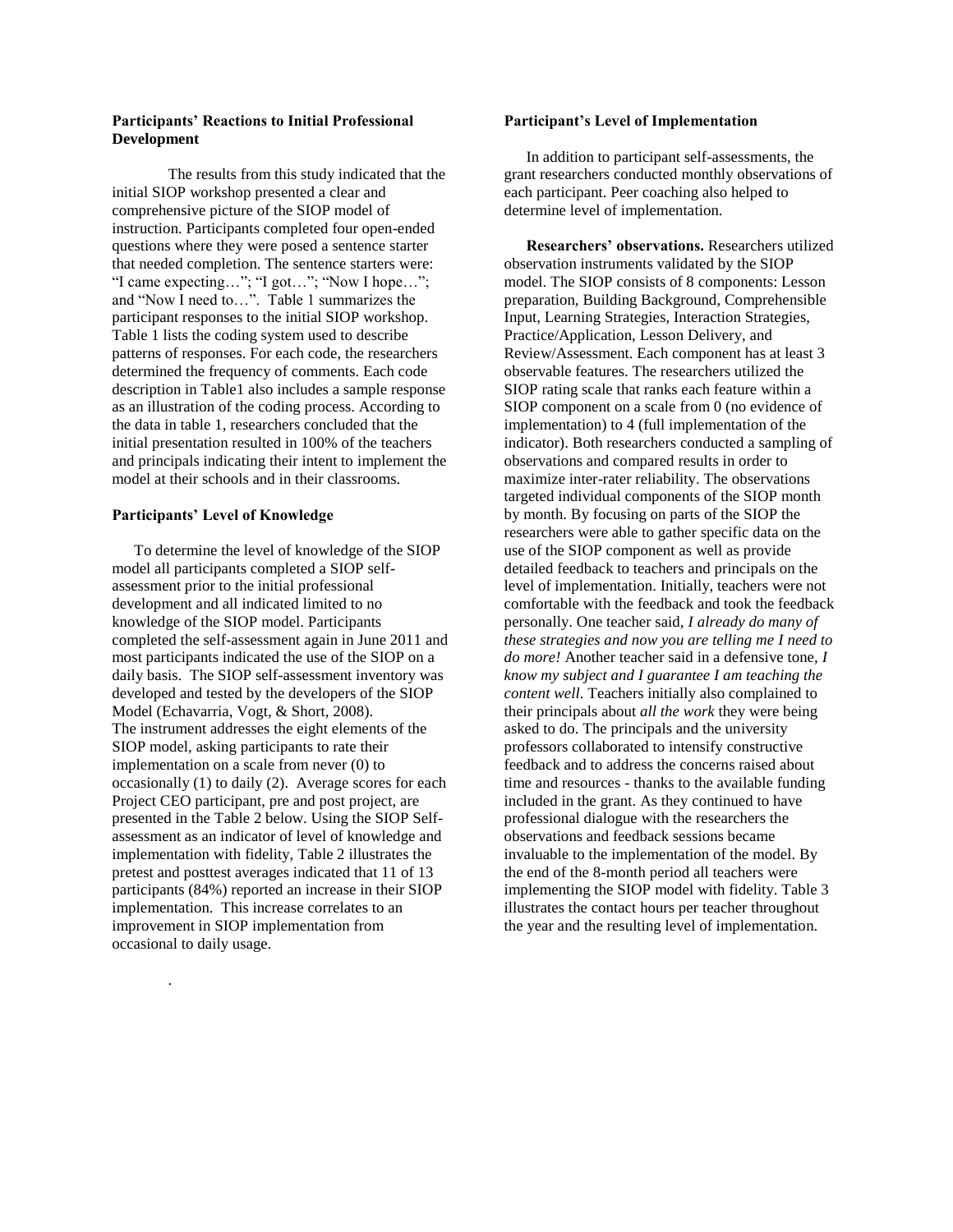| Table 1                                                |  |  |
|--------------------------------------------------------|--|--|
| <b>Participants' Reactions to the Initial Workshop</b> |  |  |

 $\frac{1}{\sqrt{2}}$ 

| Sentence      | Code Description                                                               | Occurrences    | Sample Data                                                                                                                                                                                                                           |
|---------------|--------------------------------------------------------------------------------|----------------|---------------------------------------------------------------------------------------------------------------------------------------------------------------------------------------------------------------------------------------|
| starters      |                                                                                |                |                                                                                                                                                                                                                                       |
| I got         | Understanding of the SIOP<br>Model and teaching<br>strategies within the model | 13             | " A better understanding about the purpose<br>of the SIOP and how this will improve my<br>teaching."; Specific SIOP strategies";<br>Increasing understanding of morphology";<br>understanding comprehensible input"                   |
|               | Understanding about<br>language acquisition                                    | 5              | "How it (the SIOP) is beneficial to SELs<br>as well as ELLs"; "Many strategies and<br>many ways to implement them with ELL<br>students"; "How it feels like to work in a<br>student's shoes who are non-English<br>speaking students" |
|               | Workshop presentation<br>comments                                              | 2              | "A great day, fast-paced, active<br>participation"; "A written list of meeting<br>dates and assignment expectations"                                                                                                                  |
| Now I hope    | Positive plans to<br>implement                                                 | 10             | "I hope to implement these strategies in<br>the classroom"; "Become a better teacher<br>and reach all students more effectively";<br>"to use all activities at some point<br>throughout the year"                                     |
|               | Become a teacher leader                                                        | 2              | "I hope I become an effective SIOP<br>teacher and leader"; "to learn how to help<br>my teachers help students learn"                                                                                                                  |
|               | Organizational and<br>implementation challenges                                | $\overline{4}$ | "I hope I don't get stressed out"; "Be<br>organized"; allow sufficient time to<br>complete everything"; I hope teachers<br>accept this challenge and see the benefits"                                                                |
| Now I need to | Spend time planning for<br>implementation                                      | 12             | " get organized"; prepare myself using<br>books provided"; "apply strategies in<br>classroom"; talk more with my partners<br>about the SIOP"                                                                                          |
|               | Other comments                                                                 | $\overline{c}$ | "get some rest"; "clone myself"                                                                                                                                                                                                       |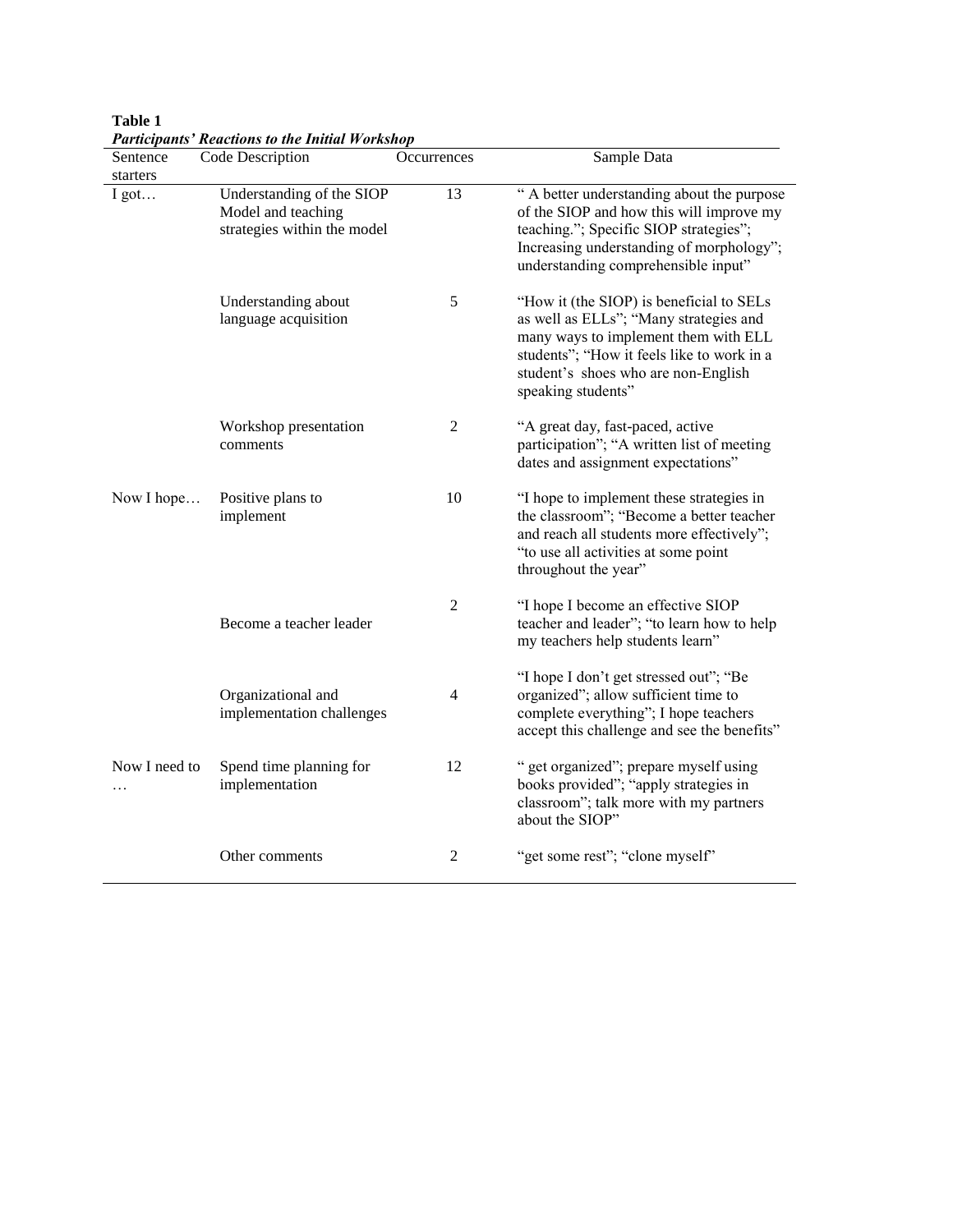| Table 2 |                                                   |
|---------|---------------------------------------------------|
|         | <b>SIOP Self-assessment Scored by Participant</b> |

| $\boldsymbol{\mathsf{v}}$<br>Participant | Pretest Average | <b>Posttest Average</b> | Gain/Loss |
|------------------------------------------|-----------------|-------------------------|-----------|
| CEO1                                     | 1.60            | 1.73                    | 0.13      |
| CEO <sub>2</sub>                         | 1.60            | 1.30                    | $-0.30$   |
| CEO <sub>3</sub>                         | 1.80            | 1.83                    | 0.03      |
| CEO <sub>4</sub>                         | 1.20            | 1.80                    | 0.60      |
| CEO <sub>5</sub>                         | 1.17            | 1.93                    | 0.77      |
| CEO <sub>6</sub>                         | 1.30            | 1.80                    | 0.50      |
| CEO7                                     | 1.17            | 1.67                    | 0.50      |
| CEO <sub>8</sub>                         | 0.93            | 1.87                    | 0.93      |
| CEO <sub>9</sub>                         | 1.30            | 1.80                    | 0.50      |
| CEO <sub>10</sub>                        | 1.20            | 1.47                    | 0.27      |
| CEO11                                    | 1.83            | 1.73                    | $-0.10$   |
| CEO12                                    | 1.63            | 1.87                    | 0.23      |
| CEO13                                    | 1.27            | 1.57                    | 0.30      |

**Table 3**

*Level of Implementation*

| Participant/     | <b>Contact</b> | <b>Level of Implementation</b>   | <b>Students per</b> | <b>Students per</b> |
|------------------|----------------|----------------------------------|---------------------|---------------------|
| grade level      | <b>Hours</b>   | 0 lowest to 4 highest            | teacher             | administrator       |
|                  |                | <b>Tyrrell Elementary School</b> |                     |                     |
| Principal        | 42             |                                  |                     | 280                 |
| Teacher: K       | 36.5           | 4                                | 17                  |                     |
| Teacher: 1       | 36.5           | 4                                | 14                  |                     |
| Teacher: 2       | 36.5           | 4                                | 17                  |                     |
| Teacher: 3       | 36.5           | 4                                | 13                  |                     |
| Teacher: 4       | 39.5           | 4                                | 19                  |                     |
| Teacher: 5       | 39.5           | 3                                | 22                  |                     |
|                  |                | <b>Columbia Middle School</b>    |                     |                     |
| Principal        | 42             | Principal                        |                     | 134                 |
| Math: 6th        | 39.5           | 4                                | 52                  |                     |
| English: 6th     | 36.5           | 3                                | 52                  |                     |
| Science: 6th     | 39.5           | 4                                | 52                  |                     |
| <b>Math:</b> 7/8 | 39.5           | 4                                | 82                  |                     |
| Science: 7/8     | 40.5           | 4                                | 82                  |                     |
| Social St: 7/8   | 39.5           | 4                                | 82                  |                     |
| English: 8       | 39.5           | 4                                | 82                  |                     |
| Exceptional      | 32.5           | 3                                | 41                  |                     |
| Education        |                |                                  |                     |                     |

**Peer coaching.** Monthly peer coaching consisted of a clinical observation in which one peer was observed and the other provided feedback on a SIOP component. Hence, one teacher was the observee and the other was observed. These roles switched the next month from one that was being observed to one that was observing, allowing each teacher to experience

coaching as the coach and as the one being coached. Data were collected in the form of a monthly written coaching reflection in which participants responded to three questions:

1. During this month's collaborative planning meeting how did you help your partner prepare for this month's SIOP component?"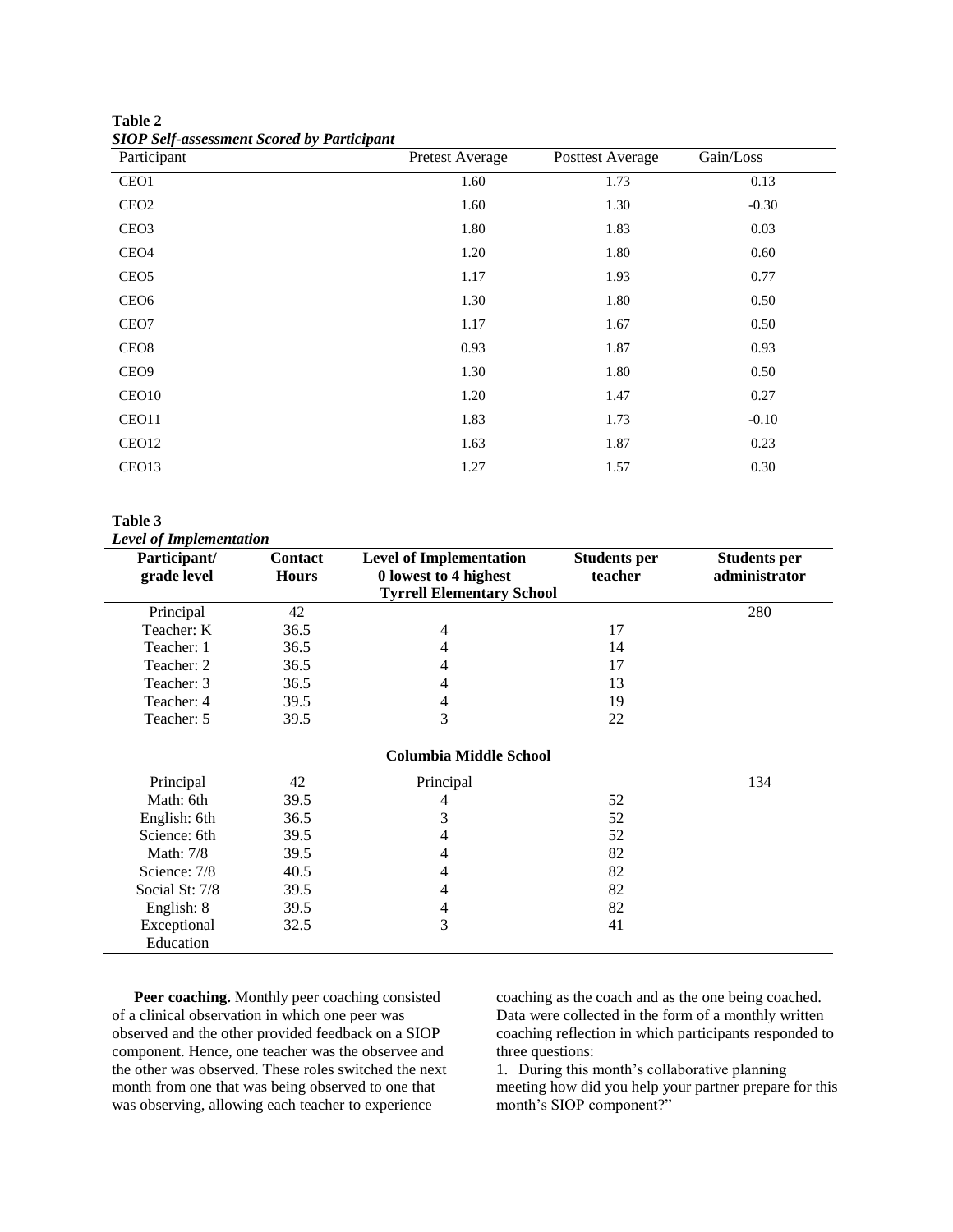2. How did you provide comprehensible feedback? Please give examples and discuss any problems that may have arisen.

3. Based on your coaching sessions and meetings, what do you take away that will help you better coach this component of the SIOP?

Data were collected for 4 months (October, November, December, and February). In analyzing the responses several patterns of responses occurred. Ninety percent of teachers that communicated with their peer about using content based instruction strategies from the SIOP. One teacher commented that, *it was very helpful to discuss and throw ideas back and forth until I found a strategy I thought would work for me*. Another teacher commented, *I did not realize that I also spoke in non-academic language more frequently than I thought; the SIOP has helped me stop and think more about speaking Academic Language when teaching*. Participants also commented about better understanding the components of the SIOP model thanks to peer discussions.

*I look forward to meeting with my partner because I realize that we are both teaching same concepts at different levels (elementary and middle school) and therefore the SIOP components help us plan for strategies that they will use in later grade levels*.

Regarding offering and receiving creative teaching strategies, one teacher observed *she was now more aware of the number of strategies that she could use and also that she was now more open to trying new ideas*. Another teacher noted that *observations helped her know what to look for when trying to determine what students learned from a lesson*. Concerning adapting instruction for those students with different backgrounds, one teacher stated previously she *assumed students had similar background knowledge*; *I now stop to check understanding more often because academic language can confuse students.*

The time needed for pre conferencing, observing, and post conferencing among peers was a challenge throughout the year. Peers were matched in pairs, one from an elementary school and another from the middle school. Class schedules made the meeting times difficult because the middle school teachers had common planning period everyday but the elementary school ran a six-day schedule which allotted each teacher a large planning time only once every six days. This planning time was essential for a week's worth of lesson planning. The grant provided money to pay for substitutes; however, teachers preferred not to interrupt their teaching time. As the year progressed many strategies were implemented to find time: for example, stipends paid for work completed after work hours twice a month or stipends paid for working a full day on a Saturday. In the end, teachers collaboratively

made their own decisions about meeting times and dates that best fit their schedules. Teachers communicated with their principals to discuss their needs so that the principal could facilitate hiring a substitute or processing stipends.

#### **Discussion**

The discussion of the study results is organized by three themes: the impact of the principals' support, the impact on teacher practice, and the impact on student outcomes. These three themes are the remaining three levels of evaluation in Guskey's model (2000).

#### **Impact of the Principal Support**

All teachers in this study indicated that the level of their principal's support was essential to full implementation of the SIOP model in their classrooms. In analyzing interview and survey data the following principal leadership practices were viewed as valuable to teachers.

**Principal's feedback about teachers' practice.** Teachers valued their principal's suggestions and feedback on instruction. The feedback was mostly provided during observation post conferences in the form of additional strategies or additional research articles that may enhance the lesson delivery and learning outcomes. The dialogue protocol between these teachers and their principals were that of two professionals discussing teaching and learning for the purpose of improving instruction. Ongoing and continuous feedback is a valuable tool in the professional development because teachers engage in collegial planning and thinking together of the impact of their teaching on students' learning (Joyce & Showers, 1996). Feedback became a valuable tool to become better teachers and to deliver more effective lessons. As a result of ongoing instructional conversations, teachers collaborated often with their peers and their administrators to seek advice and ideas on how to better implement the SIOP model. As the year progressed the instructional conversation became synergistic and all teachers involved were actively engaged in reflection about practice.

**Creative ways to find time.** Time was the second most important factor that teachers mentioned as essential in the successful implementation of this professional development. When teachers attend professional development it is important to allow time to practice and apply the new content. The highest indicator present among teachers who implement an innovation is the ability for "teachers to meet regularly to develop lesson plans, examine student work,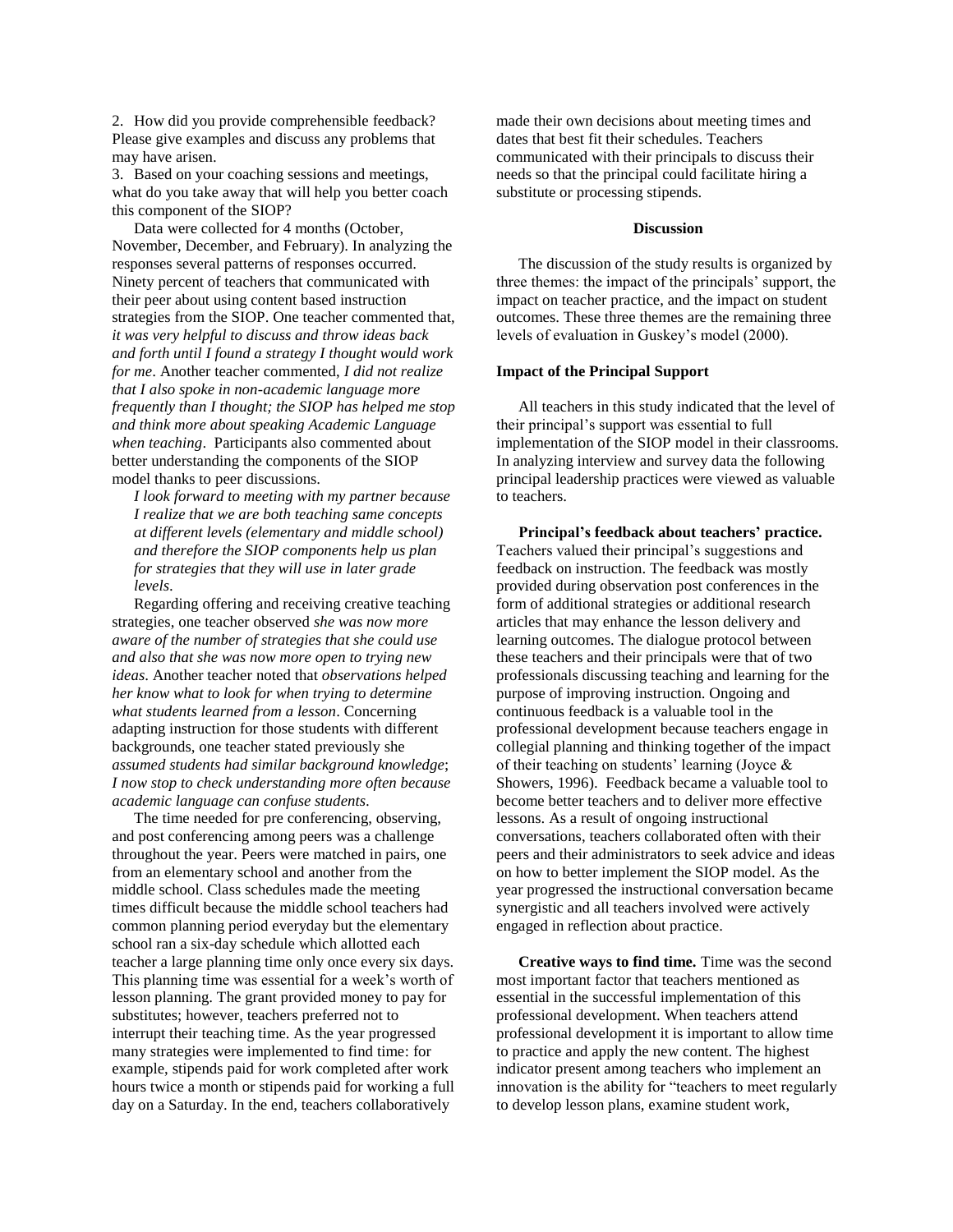monitor student progress, and assess the effectiveness of instruction, and identify the needs for professional development" (Murphy & Lick, 2005, p. 55). Because their days were focused on lesson planning and lesson delivery, one very important role of the principal was to find time in the school day for teachers to have instructional conversation, plan, and reflect on their practice. The onus was on the teachers to communicate with the principal about their needs for time. Principals found creative ways to find time such as stipends for time after hours, rearranging daily schedules to allow more time in a subject while teachers planned, allow for a day of planning while the principal covered and taught part of the school day. Teachers valued the principal's understanding that time was needed and therefore utilized their newly found time effectively.

#### **Principals engage in the professional**

**development.** Another major leadership practice that was noticed and mentioned by teachers was that the principals were present and active participants in every training session that teachers attended. For teachers, it was important that by attending the workshops principals understood the content of the professional development and what it should look like in the classroom. More importantly, it was important for the teachers to know that principals understood the time requirements that went with the implementation. The message that teachers received from their principals was that this training is important and any help I am going to give needs to be based on a thorough understanding of what is being learned. A principal's understanding of professional development is essential in leading teachers in the implementation of innovation and facilitating school change and improved student learning (Lindstrom & Speck, 2004). Teachers saw their principals as learners and felt they were learning together. This also helped teachers and principals make better decisions on what materials and supplies to purchase because each item was closely tied to the instructional conversations between teachers and principals.

The concept of principals being the "booking agent" where they "book" the professional development act, set it up, and walk out of the training once it was underway was dismissed in this yearlong professional development to lead the way for the principal as the "Chief Education Officer, (CEO)". Professional development is essential for teachers to become better teachers and ongoing instructional conversations are key to implementing professional development in classrooms. The CEO's role in implementation is to facilitate the ongoing practice and application process in the classroom (Lindstrom & Speck, 2004). To facilitate this process, principals must see themselves as learners alongside their

teachers. Learners read, apply, reflect, collaborate with peers, seek feedback, and give feedback. Teachers as learners do this in their classrooms and collaborate with their peers with the expectations to become better teachers and improve student-learning outcomes. Principals experience the same, reading, applying, reflecting, collaborating with peers, seeking and giving feedback, however; their classroom is the school building. The principals' students are their teachers and every interaction between teachers and principals that revolved around instruction led to the CEO's goal to improve instruction that impacts student learning.

### **Impact on Teachers' Practice**

**Teacher leaders.** As the school year progressed the teachers in the project became teacher leaders of the model. The monthly coaching with the university professors continued; however, a team of teachers now led the whole-group monthly meetings. In jobembedded professional development teachers take responsibility of their learning and that of their colleagues (Sparks, & Hirsh, 1997). In their school buildings non-participating teachers saw and heard so many great things in the SIOP classrooms that they asked to observe lessons. After peer observations, crucial conversations were held to discuss what they saw and why they implemented the strategies that they did. District level administrators would send state visitors and teacher interns to observe these model classrooms as well. Students in these classrooms were able to explain to the observers what they were learning and why the strategies their teachers used were so helpful. The principals also provided reading materials and strategies to those teachers interested and then met with these teachers to dialogue about the model and its benefits. Overall, the teachers in this project were the catalysts of change by example.

The peer coaching resulted in teachers becoming leaders in their profession. As an example, six teachers at the middle school developed a digital story to describe the SIOP and its impact on their teaching and their students' learning. This digital story was presented at a school board meeting and received excellent reviews. What was significant was that all teachers contributed to telling the story with pictures, quotes, and time to compose the story.

Another leadership opportunity presented itself when four teachers from the project attended a national conference with the university professors. During this conference the professors coached the teachers on the first night on how to write a meaningful reflection about that day's sessions to be shared via email with their colleagues at home. By the second day of the conference the four teachers had devised another creative method to reflect and to engage their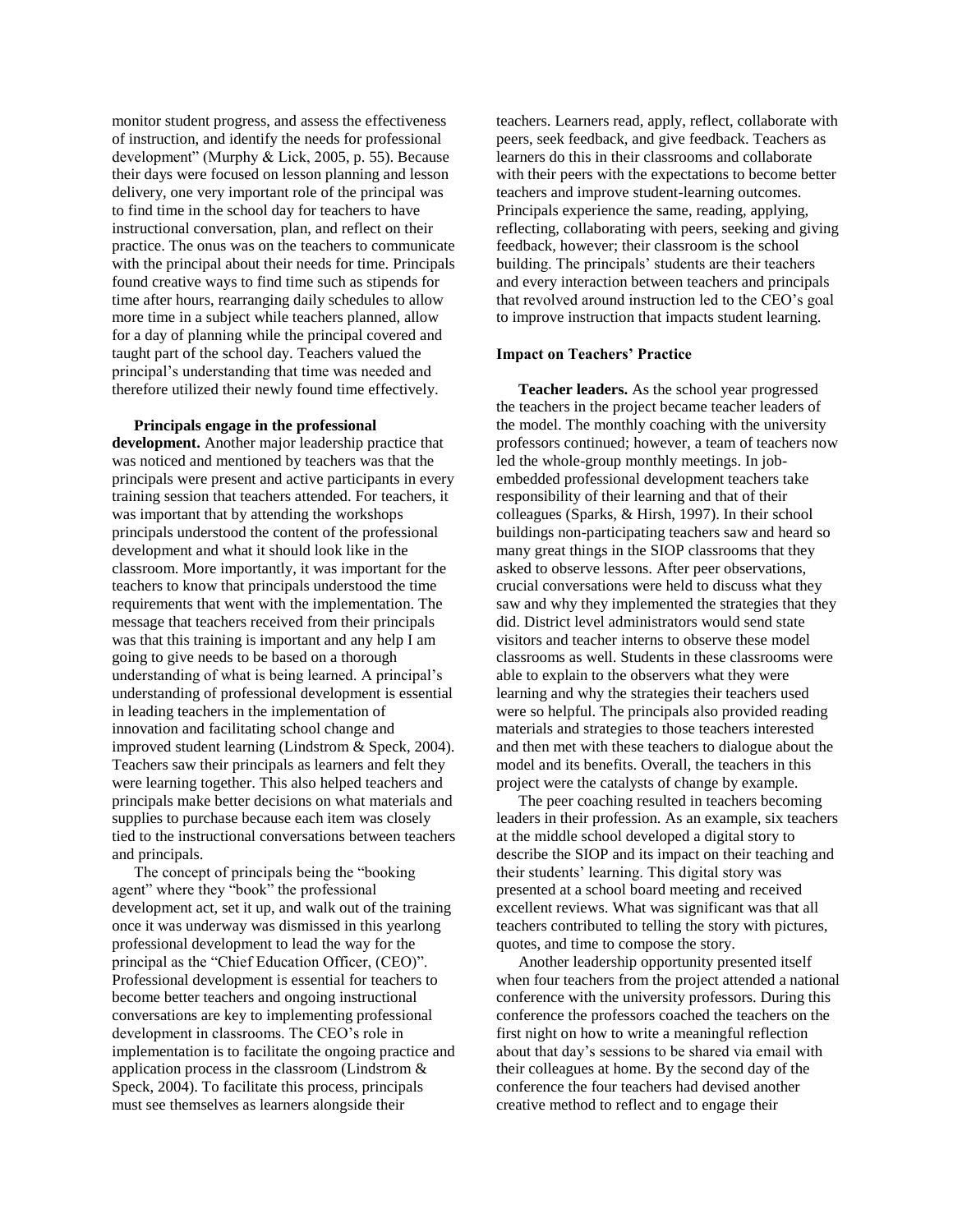colleagues at home with an online challenge question. Finally, this group of teachers read many articles relevant to their professional development and even teleconferenced with the authors of one of the books read as a group.

The follow up activities that make coaching a key component of sustainability for any professional development must be job embedded, consistent, and meaningful (Joyce & Showers, 1996). As the yearlong project ended, principals were already planning for the newly developed teacher leaders to take the lead in writing the professional development activities for the coming year. The entire faculty of the elementary and middle school underwent peers' training. These new teacher leaders also contributed in a planning meeting with the purpose of implementing the SIOP at the high school. Teacher leaders at this meeting took the lead role in justifying and summarizing the necessary activities for an effective yearlong professional development. It was at this precise moment that the teacher leaders confidently assumed the role of coaches. They made a passionate plea to the high school teachers to embrace the SIOP to keep the continuity of student-centered learning and engagement. This small rural district became a primary example of coaching resulting in the creation of teacher leaders.

## **Impact on Student Learning Outcomes**

In review of student predicted growth targets as indicated by North Carolina's accountability model, the students predicted to score below proficiency on state exams demonstrated the most growth when compared to the previous school year. For example, 14 students in  $8<sup>th</sup>$  grade math were deemed at risk of not showing growth or proficiency on the state assessment. At the end of the first year of implementation of the project, 57% of these students surpassed state growth expectations. Beating the predicted odds of not meeting learning growth was a major accomplishment.

In addition, teachers noted that students were retaining more of the content as observed by the increase in quarterly assessments of teacher made tests. Teachers attributed this increase to their lesson planning and delivery. Daily lessons included activities that required students to meaningfully engage in group learning with the expectation that the content learning would be processed by speaking, listening, reading, and writing academic language. Teachers also noted that students were engaging in learning and looking forward to the "fun" activities for the day.

#### **Bottom Line: The Principal and the Process**

This yearlong professional development was developed as a result of several years of experiences with long-term professional development on the topic of academic language proficiency, ELs, and SELs. This yearlong professional development was successful in changing the perceived role of the principal from booking agent to CEO, the role of teachers to teacher leaders, and change in classroom instruction that focused on academic language proficiency. A year is not long enough to make a complete change. Learning the SIOP model takes 3 to 5 years (Echevarria et al., 2008). Lessons learned from this year planted a seed that was continued the second year at both schools. Researchers learned that the next step in improving student achievement was to increase the expectations for writing in academic language. The researchers have since revised the professional development to include more strategies that focus on writing strategies.

With the past five years of professional development on the SIOP (originally researched with ELs) and researching the effects on instruction of teachers of SELs, it is possible to say that a model that focuses on language acquisition strategies is effective in increasing academic language proficiency as long as the professional development is research-based and the process of implementation is strongly supported by an engaged principal (Lindstrom & Speck, 2004). An engaged principal facilitates ongoing, we recommend weekly, activities that included peer observations, comprehensible feedback, instructional conversations, collaborative planning, celebrations of successes, and ongoing learning from research. This is a big job for a principal in addition to the daily duties and responsibilities. Therefore, the second recommendation the researchers make is for principals to seek and engage partners in this process. In our experience, working with faculty at a local university has proven successful. The work must be collaborative forming a true partnership in learning for all professionals. For rural schools, such as the two in this study, access to resources and expertise was a challenge because of the remote locations of the schools. The state's Department of Education is over four hours away, the closest university is two hours away and, therefore, attendance at frequent and ongoing professional development is a challenge. Teachers in rural schools often attend training for a day and then are left to their own devices to try to implement at their school sites. Principals of rural schools have an important role as teacher developers. Principals need to learn how to develop their teachers because traditional principal preparation programs focus on management and leadership of school